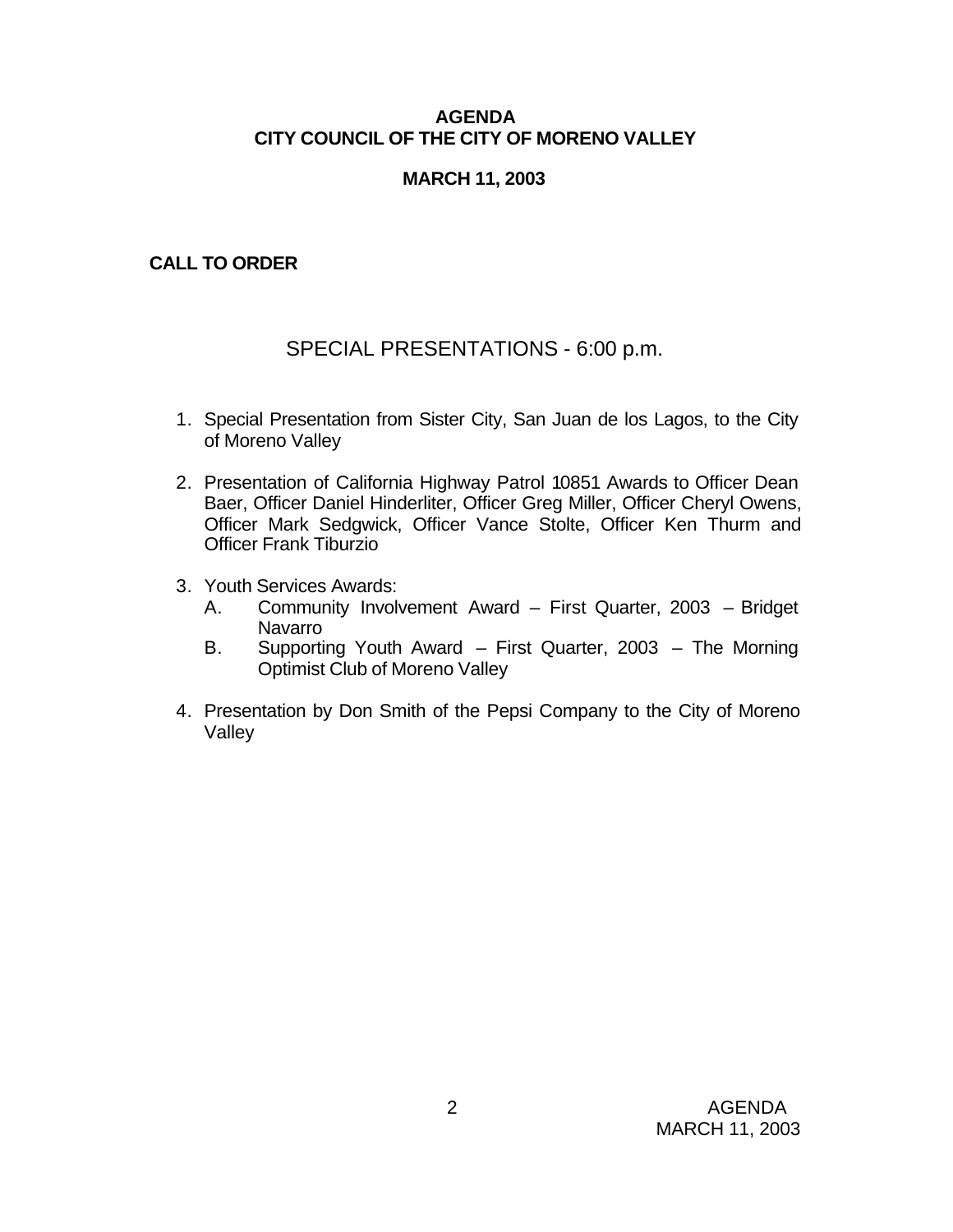### **AGENDA JOINT MEETING OF THE CITY COUNCIL OF THE CITY OF MORENO VALLEY MORENO VALLEY COMMUNITY SERVICES DISTRICT COMMUNITY REDEVELOPMENT AGENCY OF THE CITY OF MORENO VALLEY**

### **REGULAR MEETING - 6:30 P.M. MARCH 11, 2003**

**CALL TO ORDER** (Joint Meeting of the City Council of the City of Moreno Valley, Moreno Valley Community Services District and the Community Redevelopment Agency of the City of Moreno Valley - actions taken at the Joint Meeting are those of the Agency indicated on each Agenda item)

#### **PLEDGE OF ALLEGIANCE**

**INVOCATION** – Pastor Rich Hall – CrossWinds Church

### **ROLL CALL**

### **INTRODUCTIONS**

PUBLIC COMMENTS **ON MATTERS ON THE AGENDA** WILL BE TAKEN UP AS THE ITEM IS CALLED FOR BUSINESS, BETWEEN STAFF'S REPORT AND CITY COUNCIL DELIBERATION (SPEAKER SLIPS MAY BE TURNED IN UNTIL THE ITEM IS CALLED FOR BUSINESS.) Those wishing to speak should submit a BLUE speaker slip to the Bailiff. There is a three-minute limit per person.

All remarks and questions shall be addressed to the presiding officer or to the City Council and not to any individual Council member, staff member or other person.

PUBLIC COMMENTS **ON MATTERS NOT ON THE AGENDA** UNDER THE JURISDICTION OF THE CITY COUNCIL WILL BE HEARD PRIOR TO CITY COUNCIL REPORTS AND CLOSING COMMENTS. IN THE EVENT THAT THE AGENDA ITEM FOR SUCH PUBLIC COMMENTS HAS NOT BEEN CALLED BY 10:00 P.M., IT SHALL BE CALLED AS THE NEXT ITEM OF BUSINESS FOLLOWING THE CONCLUSION OF ANY ITEM BEING HEARD AT 10:00 P.M. Those wishing to speak should submit a PINK speaker slip to the Bailiff. There is a three-minute limit per person.

All remarks and questions shall be addressed to the presiding officer or to the City Council and not to any individual Council member, staff member or other person.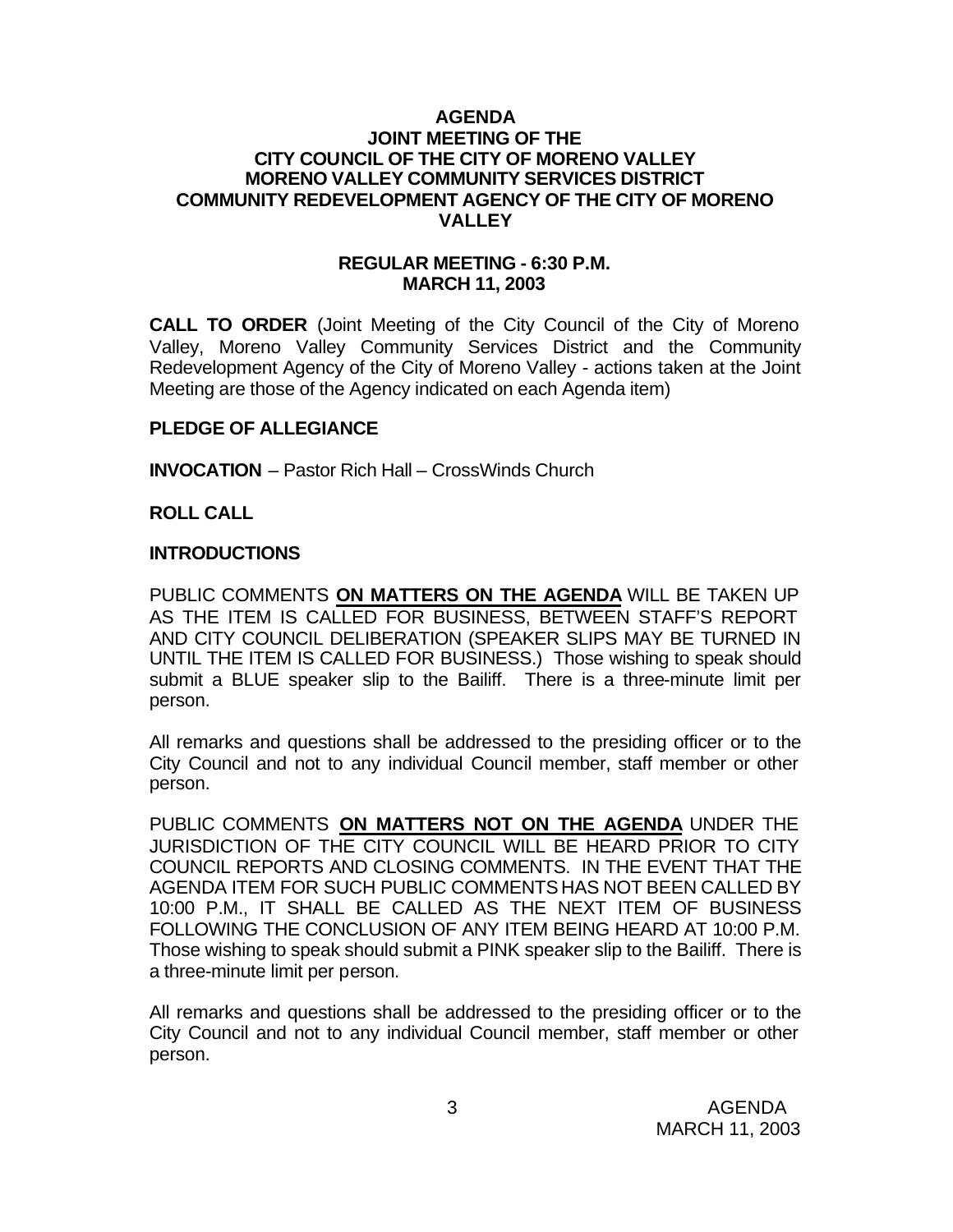### **JOINT CONSENT CALENDARS (SECTIONS A-C) OF THE CITY COUNCIL OF THE CITY OF MORENO VALLEY, MORENO VALLEY COMMUNITY SERVICES DISTRICT, COMMUNITY REDEVELOPMENT AGENCY OF THE CITY OF MORENO VALLEY, AND THE MORENO VALLEY PUBLIC FACILITIES FINANCING CORPORATION**

All items listed under the Consent Calendars, Sections A, B, and C, are considered to be routine and non-controversial, and may be enacted by one motion unless a member of the Council, Community Services District, or Redevelopment Agency requests that an item be removed for separate action. The motion to adopt the Consent Calendars is deemed to be a separate motion by each Agency and shall be so recorded by the City Clerk. Items withdrawn for report/discussion will be heard after public hearing items.

# **A. CONSENT CALENDAR** - **CITY COUNCIL**

- A1. ORDINANCES FIRST READING BY TITLE ONLY Recommendation: Waive reading of all Ordinance Introductions and read by title only.
- A2. REQUEST ADOPTION OF PLANS AND SPECIFICATIONS AND AUTHORIZATION TO ADVERTISE FOR CONSTRUCTION BIDS FOR THE TRAFFIC SIGNAL AT IRIS AVENUE AND INDIAN STREET, PROJECT NO. 12566721-2, FEDERAL AID NO. CMLG 5441 (037) (Report of: Director of Public Works/City Engineer) Recommendation: Adopt the plans and specifications that are on file in the office of the Public Works Director and authorize the City Clerk to advertise the project for construction bids.
- A3. NOTICE OF COMPLETION AND ACCEPTANCE OF THE TRAFFIC SIGNAL AT THE INTERSECTION OF FREDERICK STREET AND BRABHAM STREET/TOWNGATE CENTER DRIVEWAY, PROJECT NO. 01-12567321(3) (Report of: Director of Public Works/City Engineer) Recommendation: Accept the work as complete for the traffic signal at the intersection of Frederick Street and Brabham Street/Towngate Center Driveway, constructed by DBX, Inc., 42066 Avenida Alvarado, Suite C, Temecula, California, 92590; direct the City Clerk to record the Notice of Completion within ten (10) days at the office of the County Recorder of Riverside County, as required by Section 3093 of the California Civil Code; authorize the Director of Finance to release the retention to DBX, Inc. thirty-five (35) calendar days after the date of recordation of the Notice of Completion, if no claims are filed against the project and accept the improvements into the City's maintained road system.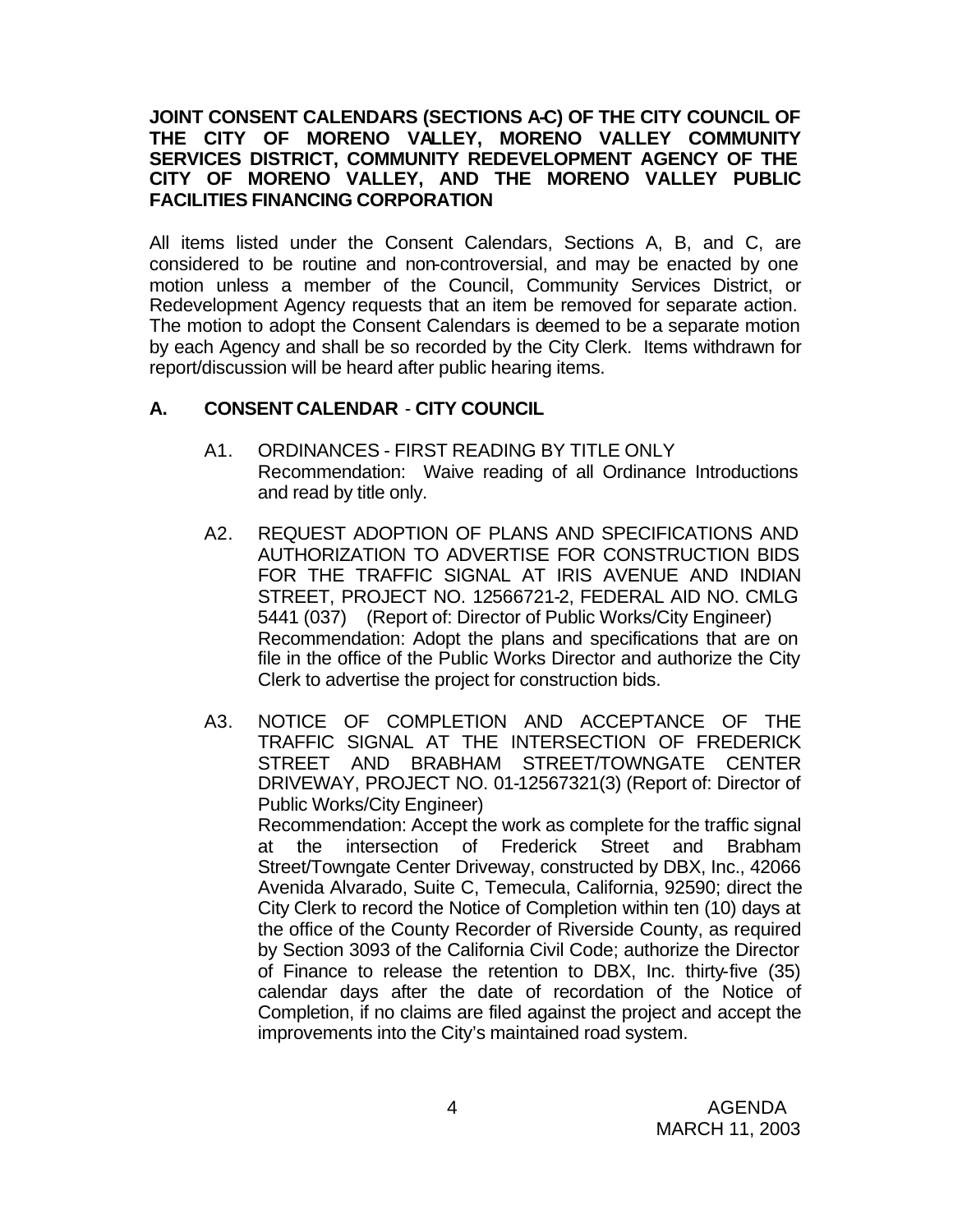- A4. AUTHORIZATION TO AWARD THE CONSTRUCTION CONTRACT FOR THE TRAFFIC SIGNAL AT PERRIS BOULEVARD AND SUNNYMEAD RANCH PARKWAY, PROJECT NO. 02-12566821 (Report of: Director of Public Works/City Engineer) Recommendation: Award the construction contract for the Traffic Signal at Perris Boulevard and Sunnymead Ranch Parkway to LA Signal, Inc., 1500 East Nelson Avenue, Industry, California 91744, the lowest responsible bidder; authorize the Mayor to execute a contract with L.A. Signal, Inc.; authorize the issuance of a Purchase Order to LA Signal, Inc. in the amount of \$202,654.10 (the bid amount plus 10% contingency) when the contract has been signed by all parties (Account No. 125.66821); and authorize the Finance Director to transfer \$100,000 of unencumbered Measure "A" funds from the Pigeon Pass Road Rehabilitation project (Account No. 125.67021) into the Traffic Signal at Perris Boulevard and Sunnymead Ranch Parkway project (Account No. 125.66821).
- A5. BID AWARD 2003 FORD F150 (RFQ# RLN02/03-07) (Report of: Director of Public Works/City Engineer) Recommendation: Award the purchase of one 2003 Ford F-150 pickup truck to Raceway Ford as a replacement for a fully depreciated vehicle and authorize the Finance Director to issue a purchase order to Raceway Ford in the amount of \$22,209.04.
- A6. SEVENTH AMENDMENT TO THE JOINT EXERCISE OF POWERS AGREEMENT CREATING THE RIVERSIDE COUNTY HABITAT CONSERVATION AGENCY (Report of: Director of Community and Economic Development) Recommendation: Approve the Seventh Amendment to the Joint Exercise of Powers Agreement creating the Riverside County Habitat Conservation Agency; authorize the Mayor to execute the Agreement; and direct the City Clerk to forward said executed Agreement to the Riverside County Habitat Conservation Agency.
- A7. MINUTES REGULAR MEETING OF FEBRUARY 25, 2003 (Report of: City Clerk) Recommendation: Approve as submitted.
- A8. WARRANT REPORT JANUARY, 2003 (Report of: Director of Finance/City Treasurer) Recommendation: Adopt Resolution No. 2003-13, approving the Warrant Report, dated January, 2003 in the total amount of \$10,824,913.49.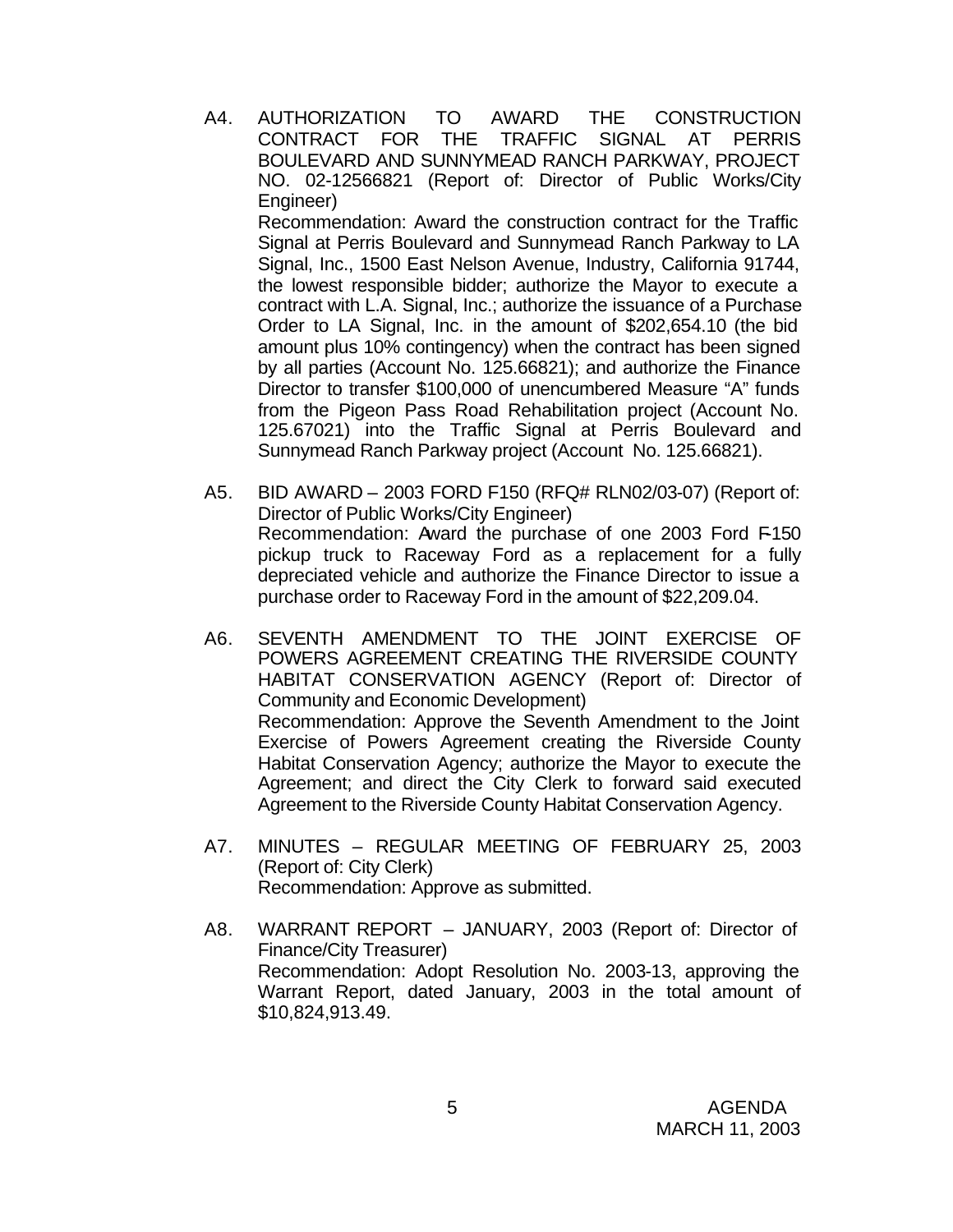### Resolution No. 2003-13

A Resolution of the City Council of the City of Moreno Valley, California, Approving the Warrant Report Dated January 31, 2003

- A9. AUTHORIZATION TO AWARD THE CONSTRUCTION CONTRACT FOR THE TRAFFIC SIGNAL AT COLLEGE PARK FIRE STATION NO. 91 - PROJECT NO. 02-4372540(II) (Report of: Director of Public Works/City Engineer) Recommendation: Award the construction contract for the traffic signal at College Park Fire Station No. 91 to Pete & Sons Construction, Inc., 16510 Hoffa Lane, Riverside, California 92504, the lowest responsible bidder; authorize the Mayor to execute a contract with Pete & Sons Construction, Inc.; and authorize the issuance of a Purchase Order for Pete & Sons Construction, Inc. in the amount of \$98,230 (the bid amount plus 10% contingency) when the contract has been signed by all parties (Account No. 434.72530).
- A10. CITY FLAG ADOPTION (Report of: Assistant City Manager) Recommendation: Adopt Resolution No. 2003-14, adopting the white flag bearing the circular image of the City Emblem as the official City Flag.

#### Resolution No. 2003-14

A Resolution of the City Council of the City of Moreno Valley, California, Adopting the City Flag, and Authorizing its Use in the Conduct of Official City Business

### **B. CONSENT CALENDAR** - **COMMUNITY SERVICES DISTRICT**

- B1. ORDINANCES FIRST READING BY TITLE ONLY Recommendation: Waive reading of all Ordinance Introductions and read by title only.
- B2. MINUTES REGULAR MEETING OF FEBRUARY 25, 2003 (Report of: City Clerk) Recommendation: Approve as submitted.
- B3. RECOMMENDATION TO NOT ACCEPT RECREATION CENTER AT MARCH AIR RESERVE BASE (Report of: Director of Parks and Recreation) Recommendation: Direct staff to advise the March Joint Powers Authority and the Base Conversion Agency of the City's intent to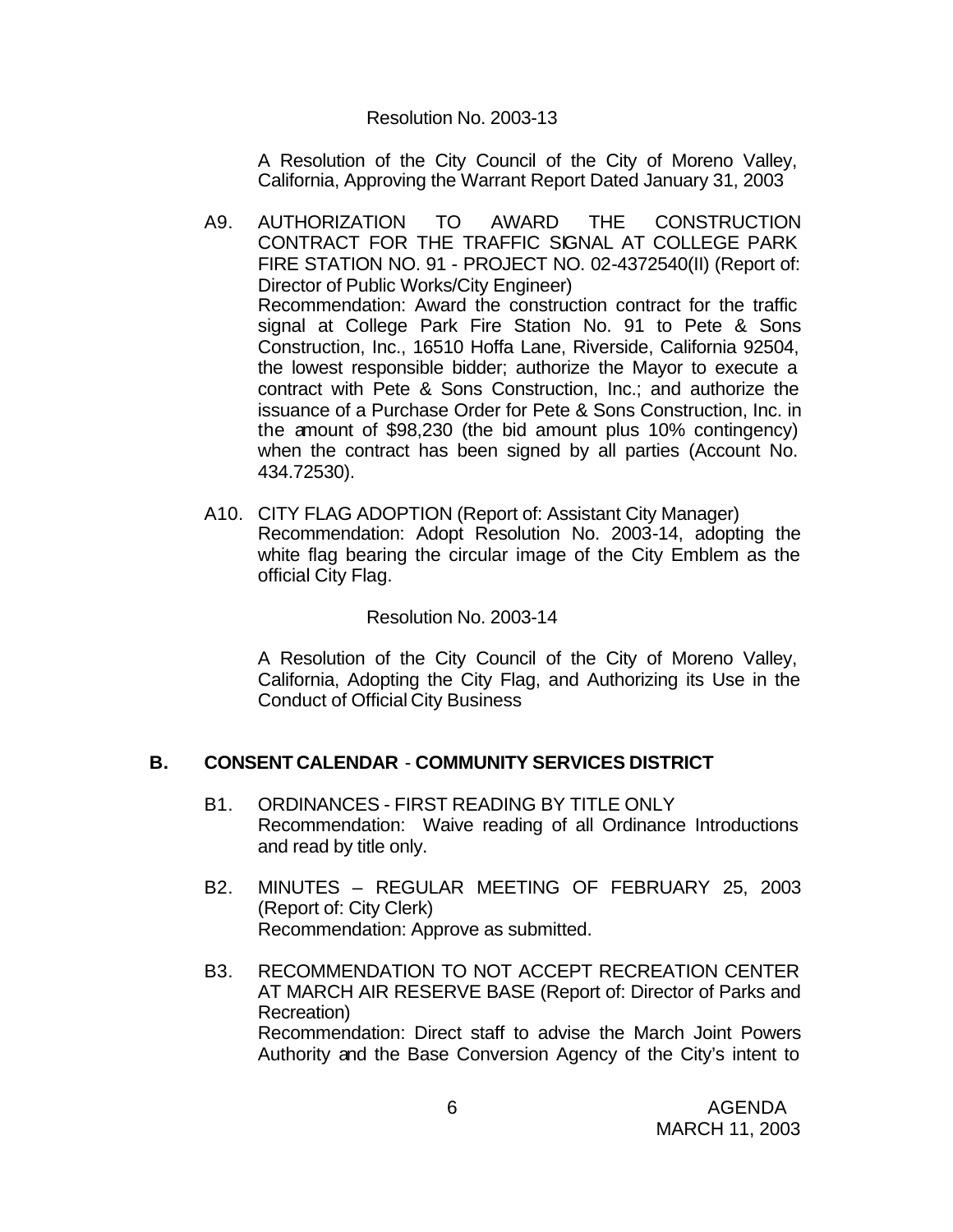not accept the Recreation Center as part of the Federal Lands to Parks Program.

# **C. CONSENT CALENDAR** - **COMMUNITY REDEVELOPMENT AGENCY**

- C1. ORDINANCES FIRST READING BY TITLE ONLY Recommendation: Waive reading of all Ordinance Introductions and read by title only.
- C2. MINUTES REGULAR MEETING OF FEBRUARY 25, 2003 (Report of: City Clerk) Recommendation: Approve as submitted.
- C3. PALM DESERT DEVELOPMENT COMPANY (PDDC) HEACOCK COTTONWOOD II, LP (COTTONWOOD PLACE PHASE II) FINANCIAL ASSISTANCE REQUEST AND RESOLUTION FOR TAX CREDIT APPLICATION (Report of: Director of Community and Economic Development) Recommendation: Adopt Resolution No. RDA 2003-01, supporting the revised Cottonwood Place Phase II Housing development and affirming the provision of assistance to Heacock Cottonwood II, LP, a subsidiary of the Palm Desert Development Company (PDDC).

Resolution No. RDA 2003-01

A Resolution of the Community Redevelopment Agency of the City of Moreno Valley Supporting the Cottonwood Place Phase II Housing Development and Affirming its Intention to Provide Assistance to Heacock Cottonwood II, LP, A Subsidiary of the Palm Desert Development Company

# **D. PUBLIC HEARINGS**

Questions or comments from the public on a Public Hearing matter are limited to five minutes per individual and must pertain to the subject under consideration.

Those wishing to speak should complete and submit a GOLDENROD speaker slip to the Bailiff.

D1. CONTINUED PUBLIC HEARING FOR ADOPTION OF A RESOLUTION IMPLEMENTING THE POLICIES AND PROCEDURES ESTABLISHED IN THE WESTERN RIVERSIDE COUNTY TRANSPORTATION UNIFORM MITIGATION PROGRAM NEXUS STUDY, AND INTRODUCTION OF AN ORDINANCE AUTHORIZING PARTICIPATION IN THE WESTERN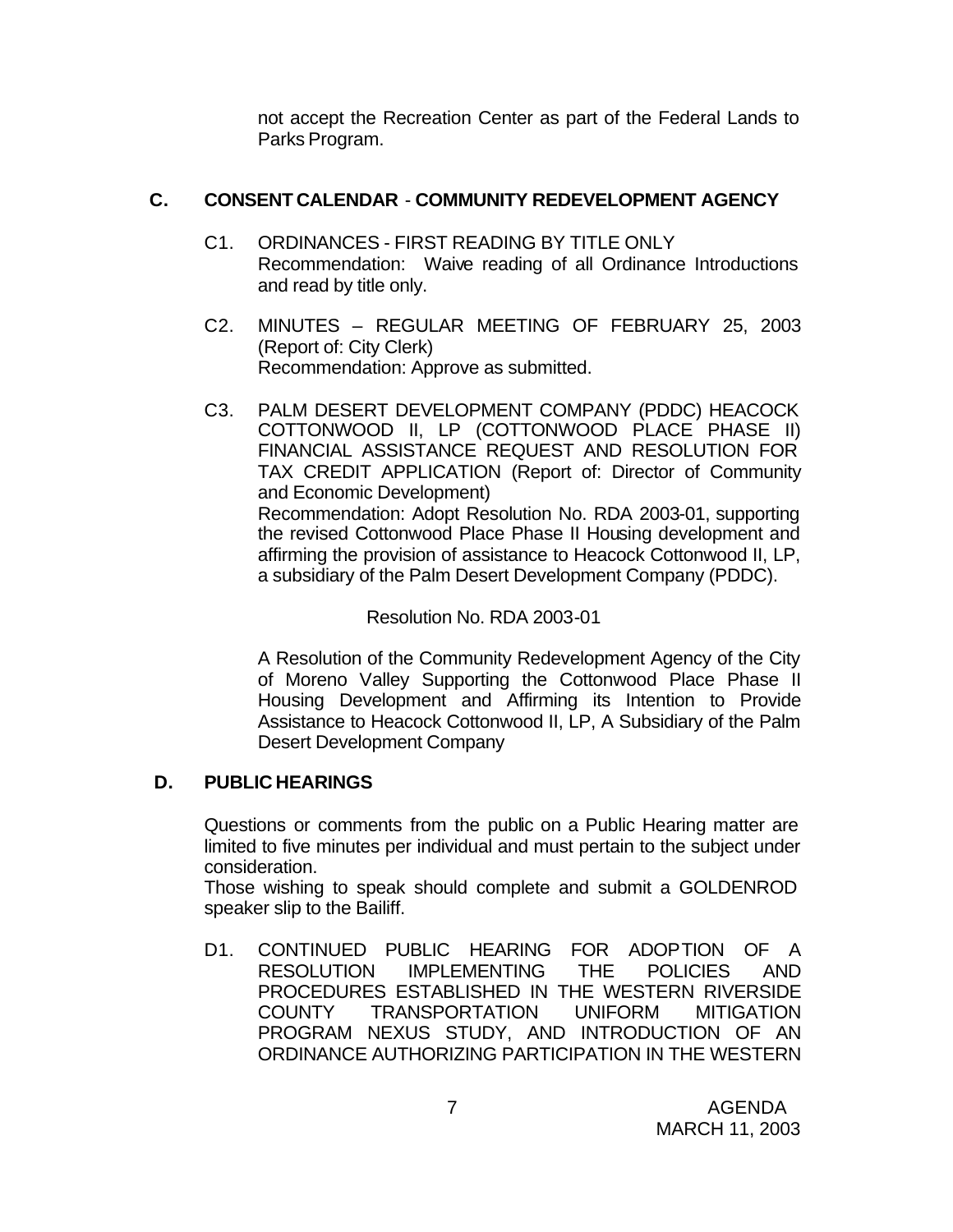RIVERSIDE COUNTY TRANSPORTATION UNIFORM MITIGATION FEE PROGRAM (CONTINUED FROM FEBRUARY 25, 2003 WITH PUBLIC TESTIMONY PORTION CLOSED) (Report of: Director of Public Works/City Engineer) Recommendation: That the City Council, after conducting a public hearing:

1. Adopt Resolution No. 2003-12, authorizing the City of Moreno Valley to implement the policies and procedures established in the Western Riverside County Transportation Uniform Mitigation Program Nexus Study

#### Resolution No. 2003-12

A Resolution of the City Council of the City of Moreno Valley Authorizing Implementation of the Policies and Procedures Established in the Western Riverside County Transportation Uniform Mitigation Program Nexus Study

2. Introduce Ordinance No. 623, amending Title 3 of the City of Moreno Valley Municipal Code by adding a new chapter 3.44 authorizing participation in the Western Riverside County Transportation Uniform Mitigation Fee Program. (Roll Call Required)

### Ordinance No. 623

An Ordinance of the City of Moreno Valley Amending Title 3 of the City of Moreno Valley Municipal Code, by Adding a New Chapter 3.44 Authorizing Participation in the Western Riverside County Transportation Uniform Mitigation Fee Program

#### **E. ITEMS REMOVED FROM CONSENT CALENDARS FOR DISCUSSION OR SEPARATE ACTION**

### **F. REPORTS**

F1. PUBLIC COMMENTS DURING CITY COUNCIL MEETINGS (CONTINUED FROM FEBRUARY 25, 2003) (Report of: City Clerk) Recommendation: That the City Council discuss and consider changing the time public comments on matters not on the agenda are heard during regular City Council meetings, and if a different time for such comments is chosen, direct staff to prepare a resolution adopting amended Rules of Procedure to reflect the preferred change.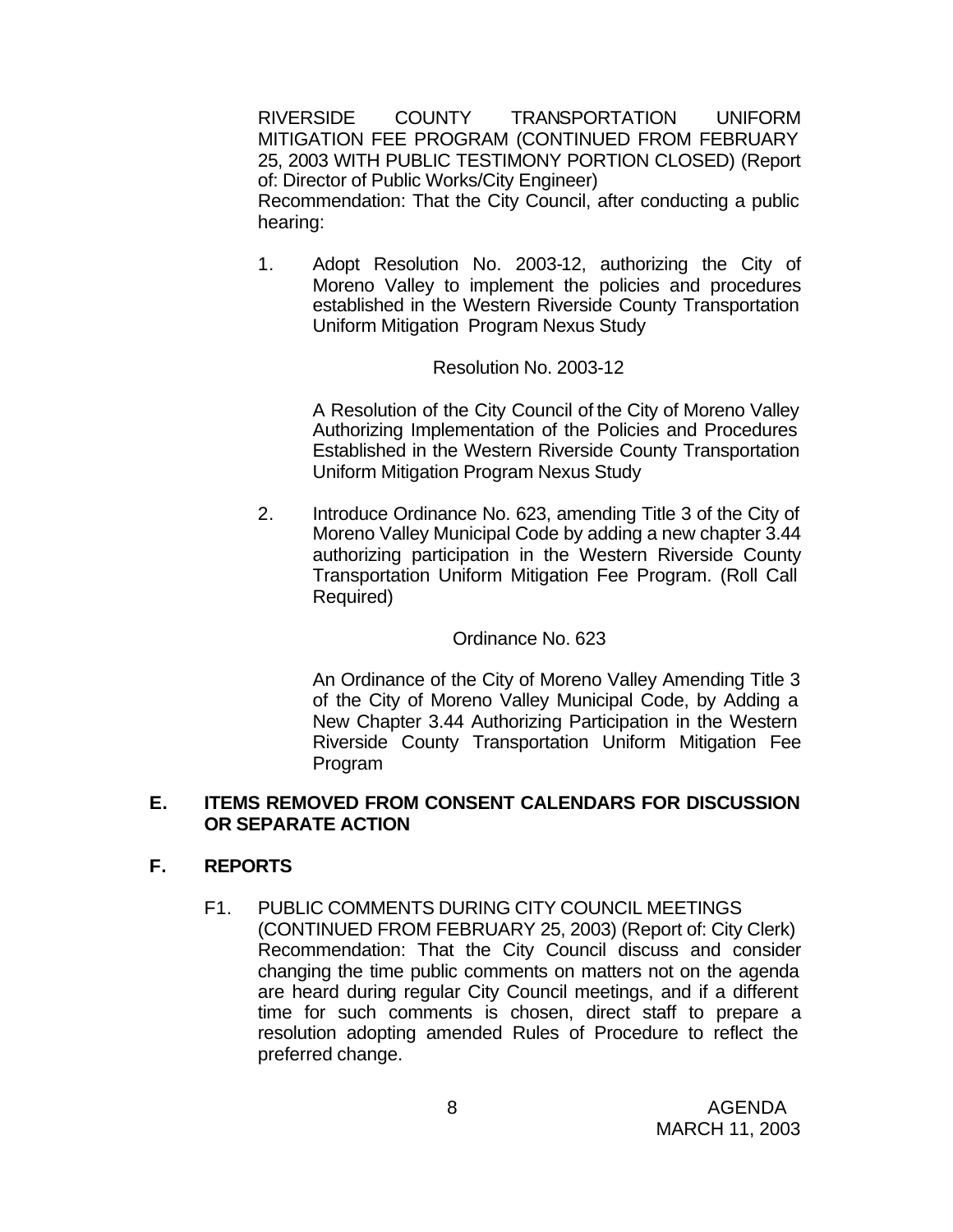- F2. APPROVAL OF THE 2003/04 FISCAL YEAR STORMWATER PROTECTION PROGRAM BUDGET FOR COUNTY SERVICE AREA (CSA) 152 (Report of: Director of Public Works/City Engineer) Recommendation: That the City Council approve the County Service Area (CSA) 152 Budget for FY 2003/04 in the amount of \$428,095; and authorize the levy of CSA 152 Assessment at \$8.15 per Benefit Assessment Unit (BAU) for FY 2003/04.
- F3. REPORT TO CONSIDER PUBLIC COMMENTS REGARDING TENTATIVE TRACT 21461 (AND ALL AFFECTED PHASES) MAIL BALLOT PROCEEDING FOR COMMUNITY SERVICES DISTRICT ZONE B (RESIDENTIAL STREET LIGHTING) – SUNNYMEAD RANCH PARKWAY AND VIA PORTO (Report of: Director of Public Works/City Engineer) Recommendation: That the City Council, acting in their respective capacities as President and Members of the Board of Directors of the Moreno Valley Community Services District (CSD), accept public comments regarding the proposed inclusion of Tentative

Tract 21461 (and all affected phases) into the CSD Zone B (Residential Street Lighting) program and the annual service charge.

- F4. LEGISLATIVE UPDATE (Report of: Assistant City Manager) Recommendation: That the City Council receive and file the Legislative Status Report.
- F5. CITY MANAGER'S REPORT (Informational Oral Presentation not for Council action)

### **G. LEGISLATIVE ACTIONS**

ORDINANCES - 1ST READING AND INTRODUCTION – NONE

G1. ORDINANCE NO. 624, AMENDING CHAPTERS 3.12 AND 3.16 OF TITLE 3 OF THE CITY OF MORENO VALLEY MUNICIPAL CODE RELATING TO CLAIMS AND REFUNDS, CONTRACTUAL AUTHORITY, AND PURCHASING REGULATIONS (Report of: City Attorney) Recommendation: That the City Council introduce Ordinance No. 624, amending Chapters 3.12 and 3.16 of Title 3 of the City of Moreno Valley Municipal Code relating to claims and refunds, contractual authority, and amendments to existing purchasing

regulations. (Roll call required.)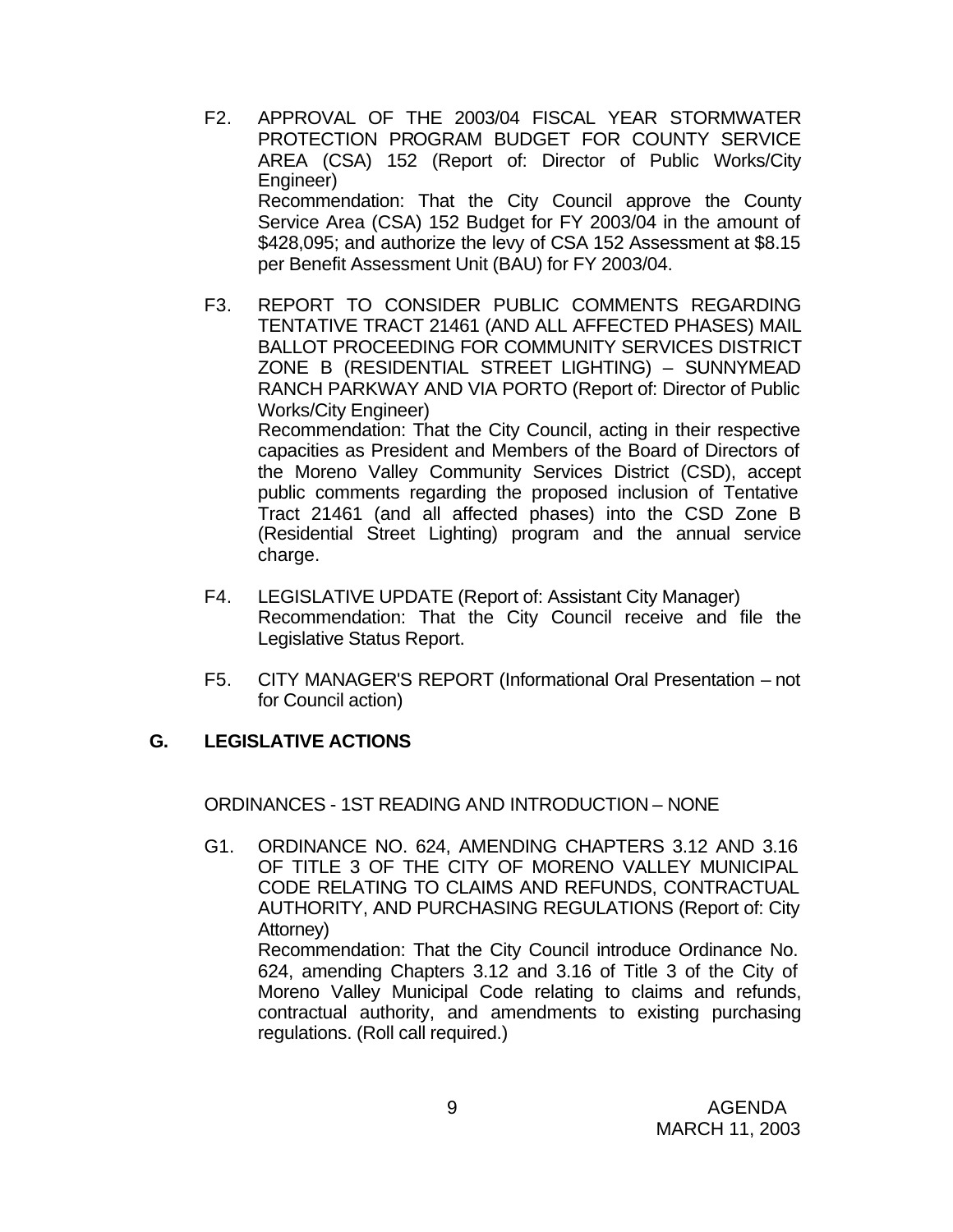### Ordinance No. 624

An Ordinance of the City Council of the City of Moreno Valley, California, Amending Chapters 3.12 and 3.16 of Title 3 of the City of Moreno Valley Municipal Code by Amending Procedures for the Processing of Claims and Refunds; Requiring all Contracts with the City to be in Writing; and Amending Purchasing Specifications

### ORDINANCES - 2ND READING AND ADOPTION

G2. ORDINANCE NO. 619, AN ORDINANCE OF THE CITY COUNCIL OF THE CITY OF MORENO VALLEY, CALIFORNIA, APPROVING A ZONE CHANGE FROM COMMUNITY COMMERCIAL TO RESIDENTIAL 15 ON 1.90 ACRES ON THE SOUTH SIDE OF HEMLOCK AVENUE AND WEST OF PERRIS BOULEVARD (RECEIVED FIRST READING AND INTRODUCTION FEBRUARY 25, 2003 ON A 4-0-1 VOTE, COUNCILMEMBER WHITE ABSENT) (Report of: Director of Community and Economic Development) Recommendation: Adopt Ordinance No. 619.

Ordinance No. 619

An Ordinance of the City Council of the City of Moreno Valley, California, Approving a Zone Change from Community Commercial to Residential 15 on 1.90 Acres on the South Side of Hemlock Avenue and West of Perris Boulevard

G3. ORDINANCE NO. 620, AN ORDINANCE OF THE CITY COUNCIL OF THE CITY OF MORENO VALLEY, CALIFORNIA (PA02-0048), AMENDING THE OFFICIAL ATLAS OF SAID CITY, CHANGING THE ZONE ON A 33 ACRE PORTION OF PROPERTY FROM COMMUNITY COMMERCIAL (CC) TO R-2 (RESIDENTIAL-2) LAND USE DISTRICT LOCATED ON THE NORTHWEST AND NORTHEAST CORNERS OF HIGHWAY 60 AND OLIVER STREET, NORTH OF HIGHWAY 60 (RECEIVED FIRST READING AND INTRODUCTION FEBRUARY 25, 2003 ON A 4-0-1 VOTE, COUNCILMEMBER WHITE ABSENT) (Report of Director of Community and Economic Development) Recommendation: Adopt Ordinance No. 620.

Ordinance No. 620

An Ordinance of the City Council of the City of Moreno Valley, California (PA02-0048), Amending the Official Atlas of Said City, Changing the Zone on A 33 Acre Portion of Property from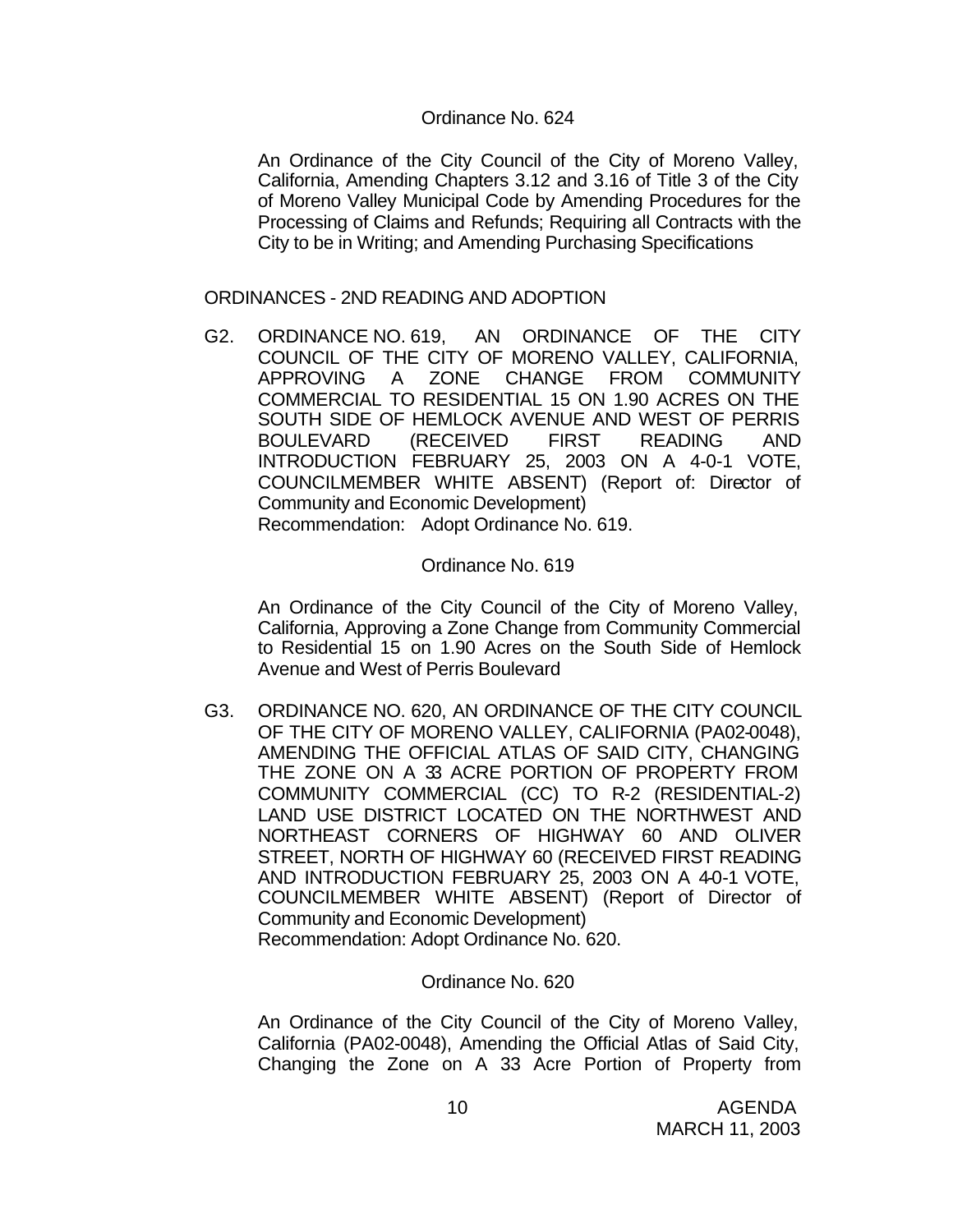Community Commercial (CC) To R-2 (Residential-2) Land Use District Located on the Northwest and Northeast Corners of Highway 60 and Oliver Street, North of Highway 60

G4. ORDINANCE NO. 622, AN ORDINANCE OF THE CITY COUNCIL OF THE CITY OF MORENO VALLEY, CALIFORNIA, AMENDING TITLE 3 OF THE CITY OF MORENO VALLEY MUNICIPAL CODE BY AMENDING SECTION 3.38.120 OF CHAPTER 3.38, RELATING TO RESIDENTIAL DEVELOPMENT IMPACT FEES, AND AMENDING SECTION 3.42.110 OF CHAPTER 3.42, RELATING TO COMMERCIAL DEVELOPMENT IMPACT FEES (RECEIVED FIRST READING AND INTRODUCTION FEBRUARY 25, 2003 ON A 4-0-1 VOTE, COUNCILMEMBER WHITE ABSENT) (Report of: Director of Finance/City Treasurer)

Recommendation: Adopt Ordinance No. 622.

#### Ordinance No. 622

An Ordinance of the City Council of the City of Moreno Valley, California, Amending Title 3 of the City of Moreno Valley Municipal Code by Amending Section 3.38.120 of Chapter 3.38, Relating to Residential Development Impact Fees, and Amending Section 3.42.110 of Chapter 3.42, Relating to Commercial Development Impact Fees

#### ORDINANCES - URGENCY ORDINANCES - NONE RESOLUTIONS – NONE

### PUBLIC COMMENTS **ON ANY SUBJECT NOT ON THE AGENDA** UNDER THE JURISDICTION OF THE CITY COUNCIL

Those wishing to speak should complete and submit a PINK speaker slip to the Bailiff. There is a three-minute time limit per person.

All remarks and questions shall be addressed to the presiding officer or to the City Council and not to any individual Council member, staff member or other person.

#### **CLOSING COMMENTS AND/OR REPORTS OF THE CITY COUNCIL, COMMUNITY SERVICES DISTRICT, OR COMMUNITY REDEVELOPMENT AGENCY**